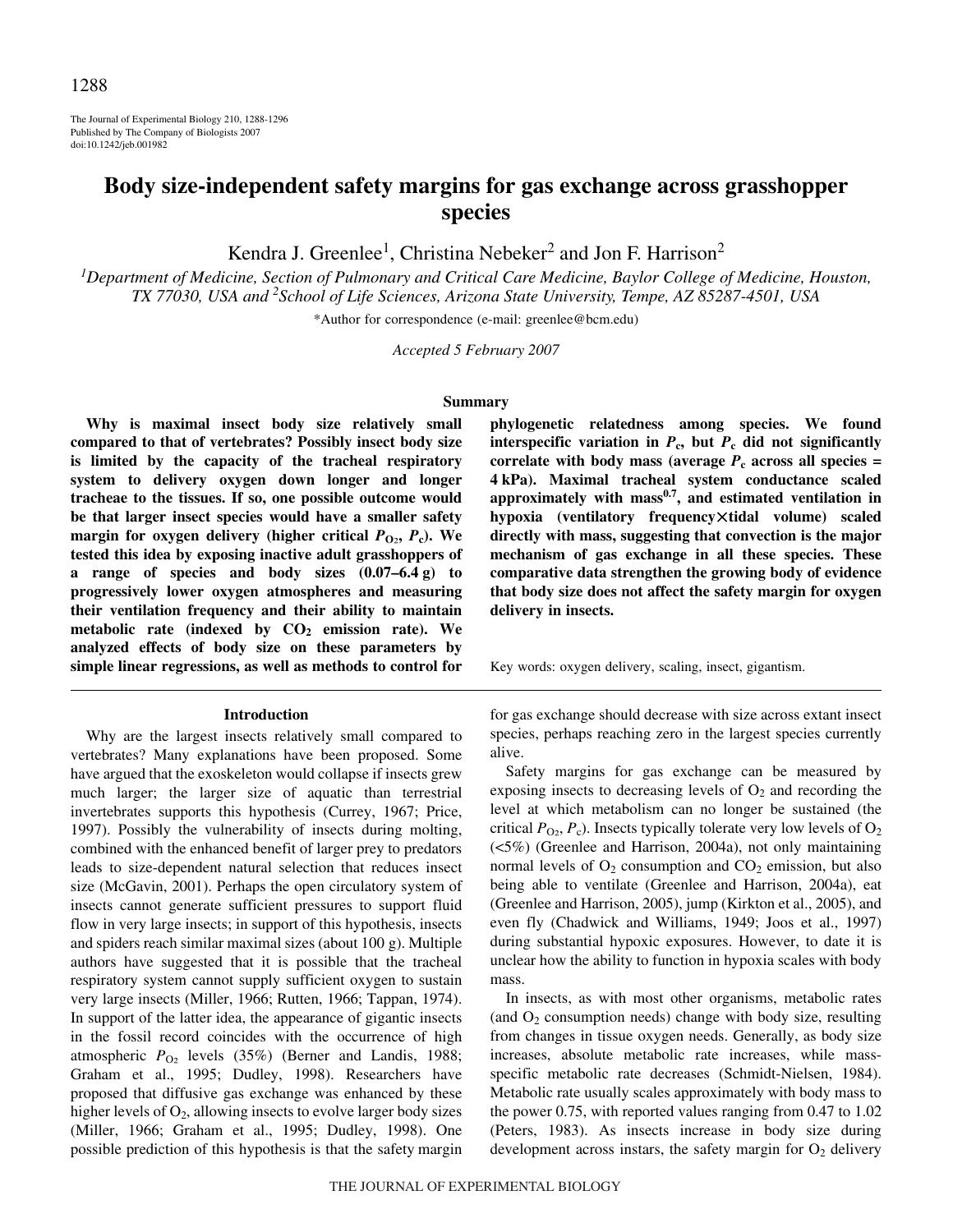increases (grasshoppers) (Greenlee and Harrison, 2004a) or remains the same (caterpillars) (Greenlee and Harrison, 2005). However, it is possible that ontogenetic patterns in the safety margin for  $O_2$  delivery may be due to developmental changes such as the ability to respond to hypoxia rather than changes in body size *per se* (Greenlee and Harrison, 2004a). To address this question, in this study we examined adults of grasshopper species differing in body size, challenging the respiratory system of each species with hypoxia to determine the  $P_c$ .

One possibility is that larger animals compensate for their increased body size (and increased gas exchange needs) by changing ventilatory parameters such as breathing frequency or tidal volume. In mammals and birds, breathing frequency scales with body mass to the –0.25 power, and tidal volume scales directly with mass, providing a scaling of pulmonary ventilation that matches the scaling of metabolic rate (Peters, 1983). The scaling of these ventilatory parameters has never been measured for insects. In addition, animals commonly respond to hypoxia with compensatory breathing (increasing ventilation frequency, tidal volume or both). In developing grasshoppers, ventilatory compensation for hypoxia (increasing frequency and tidal volume) increased with size across instars (Greenlee and Harrison, 2004a). Again, it is possible that the observed pattern was merely due to development of the respiratory system as opposed to a compensatory mechanism in response to body size *per se*. To determine how ventilatory parameters scale with body size and to begin to investigate how the response to hypoxia varies with size in insects, we measured metabolic rates, tidal volumes and ventilatory frequencies in adults of grasshopper species across an order of magnitude range of body sizes while individuals were exposed to decreasing levels of atmospheric oxygen.

#### **Materials and methods**

#### *Scaling and determination of Pc*

Twenty-three species of grasshopper were collected throughout Arizona, USA. Animals were collected in 2001–2003 from the vicinities of Prescott Valley (112°25W: 34°58'N), from Arivaca (111°33'W: 31°58'N) and from Yuma  $(114°67'W: 33°25'N)$  (Table 1). We also include data from laboratory-reared *Schistocerca americana* Drury for comparison. We transported animals back to the laboratory in screen cages with grass and forbs from their collection site. At the laboratory, up until the time of their experimental use, animals were kept at room temperature (25°C) with a light source provided for warmth during the day and given *ad libitum* access to green leaf lettuce and kale, in addition to their native plants. Animals were tested within 3 days of arrival at the laboratory. All animals were weighed to the nearest 0.001 g on a Mettler (Hightstown, NJ, USA) analytical balance prior to testing.

We measured  $CO_2$  emission at 25 $\degree$ C as previously described (Greenlee and Harrison, 2004a). Briefly, grasshoppers were placed in a respirometry chamber small enough to restrict movement and allowed to acclimate for 20 min before recording began. All animals were measured in normoxia for  $3 \text{ min}$  to determine normoxic scaling coefficients for  $CO<sub>2</sub>$ emission. A subset of these species (identified by a dagger in Table 1) was then exposed for 3 min to 10 different levels of  $P_{\text{O}_2}$  in decreasing order (16, 13, 9, 7, 5, 3, 2, 1, 0.5 and 0 kPa  $O_2$ ) to determine the  $P_c$  value for each species (Table 1). We identified the  $P_c$  for each grasshopper by comparing confidence intervals for  $CO_2$  emission at each  $P_{O_2}$  (Greenlee and Harrison, 2004a). A few animals exhibited discontinuous gas exchange in response to hypoxia and were not included in the computation of  $P_c$ . To determine whether our short-term exposures produced  $P_c$  values representative of steady-state values, we also measured  $P_c$  using 1 h exposures to each  $P_{O<sub>2</sub>}$ for one relatively large (*Melanoplus differentialis*) and one relatively small (*Melanoplus sanguinipes*) species.

### *Body size effects on ventilation frequency and tidal volume index*

In a separate study (different individuals and species), we quantified changes in ventilation frequency in response to hypoxia for 15 species of Arizona grasshopper (double dagger in Table 1). Animals were field-collected and maintained as described above. We measured ventilation frequency and tidal volume in 21 and 5 kPa  $P_{O_2}$  at 25°C, as we have done previously (Greenlee and Harrison, 2004a). Briefly, animals were placed into a respirometry chamber and allowed to acclimate to the chamber for 20 min while the chamber was perfused with air  $(21\% \text{ O}_2)$ , balance N<sub>2</sub>, flow rate=  $400 \text{ ml min}^{-1}$ ). After the acclimation period, the animal's abdomen was magnified using a dissecting scope and the resulting image videotaped (Panasonic SVHS, Desktop Editor Pro-Line, Secaucus, NJ, USA) for 1–2 min with a Hitachi 3CCD camera (Hitachi, Tokyo, Japan). Magnification was adjusted so that the abdomen nearly filled the monitor, and we recorded a metric ruler for calibration. We then perfused the chamber with 5%  $O_2$ , 95%  $N_2$  for 3 min, after which time we recorded breathing for  $1-2$  min. Videotapes were played back to a monitor, and we counted ventilation frequency over a 1 min period and measured changes in abdominal height from frame-by-frame analysis of the video.

During playback, we first measured the ruler on the display and used this conversion to calculate actual abdominal height changes. The height of the abdomen was measured at the third abdominal segment using a Mitutoyo digital micrometer. We recorded maximal height (inspiration) and minimal height (expiration). We calculated an index of tidal volume  $(\mu I breath^{-1})$  from the abdominal height changes during inspiration and expiration. Our prior studies have shown that the grasshopper abdomen approximates an elliptical cone (Greenlee and Harrison, 1998). However, since changes in side view and top view abdominal areas during abdominal pumping were similar, and abdominal length changes are small (Greenlee and Harrison, 1998), a reasonable approximation of tidal volume can be made assuming the grasshopper abdomen approximates a cylinder of constant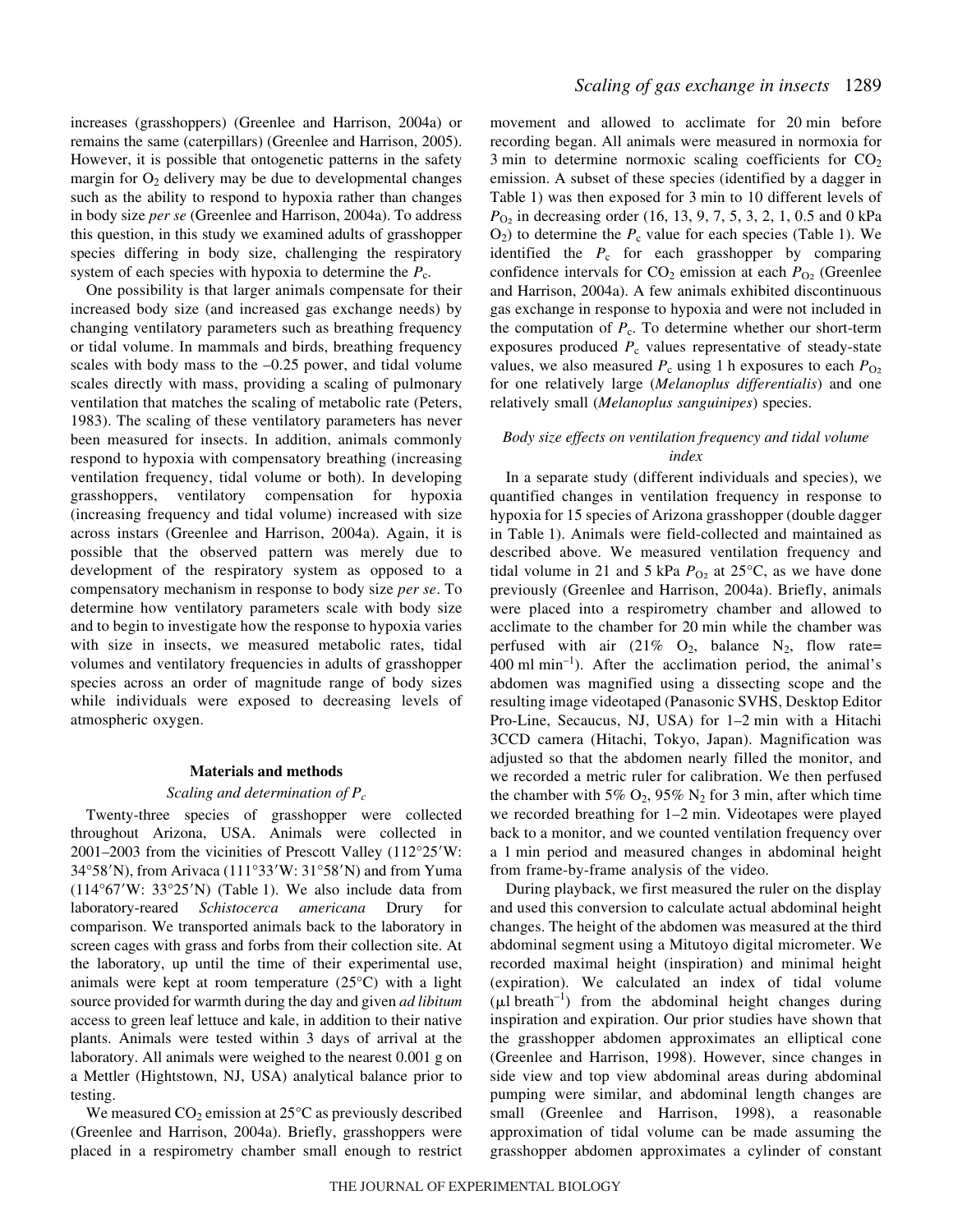| Family              |                             |              |                 |                              |                |
|---------------------|-----------------------------|--------------|-----------------|------------------------------|----------------|
| Subfamily           |                             |              |                 |                              |                |
| Tribe               | Genus species               | Abbreviation | Collection site | Collection date (month-year) | Sample size    |
| Romaleidae          |                             |              |                 |                              |                |
| Romaleinae          |                             |              |                 |                              |                |
| Romaleini           | Brachystola magna           | bm           | Arivaca         | $10-01**$                    | 8              |
|                     | Taeniopoda eques            | te           | Arivaca         | $10-01**$                    | 8              |
| Acrididae           |                             |              |                 |                              |                |
| Melanoplinae        |                             |              |                 |                              |                |
| Dactylotini         | Dactylotum variegatum       | dv           | Prescott Valley | $7-01*$                      | 2              |
|                     | Hesperotettix viridis       | hv           | Prescott Valley | $6 - 01$ * <sup>*</sup>      | $\mathbf{1}$   |
|                     | Hesperotettix viridis       | hv           | Prescott Valley | $7-01*$                      | 4              |
|                     | Poecilotettix sanguineus    | ps           | Prescott Valley | $6 - 01$ * <sup>+</sup>      | 10             |
| Melanoplini         | Melanoplus aridus           | ma           | Arivaca         | $9 - 03^{\ddagger}$          | $\mathbf{1}$   |
|                     | Melanoplus differentialis   | md           | Arivaca         | $10-01**$                    | 8              |
|                     | Melanoplus differentialis   | md           | Arivaca         | $9 - 03^{\ddagger}$          | 1              |
|                     | Melanoplus femurrubrum      | mf           | Arivaca         | $9 - 03^{\ddagger}$          | 1              |
|                     | Melanoplus gladstoni        | mg           | Arivaca         | $9 - 03^{\ddagger}$          | $\mathbf{1}$   |
|                     | Melanoplus sanguinipes      | ms           | Prescott Valley | $6 - 01$ * <sup>+</sup>      | 14             |
|                     | Melanoplus thomasi          | mt           | Arivaca         | $9 - 03^{\ddagger}$          | $\mathbf{1}$   |
|                     | Melanoplus yarrowi          | my           | Arivaca         | $9 - 03^{\ddagger}$          | $\mathbf{1}$   |
| Cyrtacanthacridinae |                             |              |                 |                              |                |
| Cyrtacanthacridini  | Schistocerca americana      | sca          | Laboratory      | $*, \dagger$                 | 8              |
|                     | Schistocerca nitens         | sn           | Yuma            | $9 - 03^{\ddagger}$          | 1              |
| Gomphocerinae       |                             |              |                 |                              |                |
| Amblytropidiini     | Syrbula admirabilis         | sa           | Arivaca         | $7 - 02$ * <sup>*</sup>      | 8              |
|                     | Syrbula montezuma           | sm           | Arivaca         | $7 - 02$ * <sup>*</sup>      | 8              |
|                     | Boopedon nubilum            | bn           | Arivaca         | $9 - 03^{\ddagger}$          | 1              |
| Aulocarini          | Ageneotettix deorum         | ad           | Prescott Valley | $7 - 01*$                    | 1              |
|                     | Aulocara ellioti            | ae           | Prescott Valley | $6 - 01$ * <sup>*</sup>      | 7              |
|                     | Psoloessa delicatula        | pd           | Prescott Valley | $7-01*$                      | $\overline{4}$ |
|                     | Psoloessa texana            | pt           | Arivaca         | $7 - 02$ * <sup>*</sup>      | $\overline{4}$ |
| Cibolacrini         | Heliaula rufa               | hr           | Prescott Valley | $7 - 01*$                    | 6              |
|                     | Heliaula rufa               | hr2          | Arivaca         | $7 - 02$ * <sup>*</sup>      | 6              |
| Eritettigini        | Amphitornus coloradus       | ac           | Prescott Valley | $6 - 01$ * <sup>*</sup>      | 7              |
|                     | Eritettix simplex           | es           | Prescott Valley | 6-01 and 7-01*               | 5              |
|                     | Opeia obscura               | 00           | Prescott Valley | $7 - 01*$                    | $\mathbf{1}$   |
| Mermeriini          | Mermiria bivitatta          | mb           | Arivaca         | $9 - 03^{\ddagger}$          | $\mathbf{1}$   |
|                     | Mermiria texana             | met          | Arivaca         | $9 - 03^{\ddagger}$          |                |
| no tribe            | Acantherus piperatus        | ap           | Arivaca         | $9 - 03^{\ddagger}$          | $\overline{4}$ |
| Parapomelini        | Parapomala pallida          | pp           | Prescott Valley | $7 - 01*$                    | Τ.             |
|                     | Parapomala pallida          | pp           | Arivaca         | $9 - 03^{\ddagger}$          | 3              |
| Oedipodinae         |                             |              |                 |                              |                |
| Hippiscini          | Hadrotettix trifasciatus    | ht           | Prescott Valley | $7 - 01*$                    | 4              |
|                     | Heliastus benjamini         | hb           | Arivaca         | $9 - 03^{\ddagger}$          | 1              |
|                     | Leprus wheeleri             | lw           | Arivaca         | $9 - 03^{\ddagger}$          | $\mathbf{1}$   |
|                     | Xanthippus corallipes       | $\rm xc$     | Prescott Valley | $6 - 01$ * <sup>*</sup>      | 5              |
| Sphingonotini       | Conozoa carinata            | cc           | Arivaca         | $9 - 03^{\ddagger}$          | 1              |
|                     | Trimerotropis pallidipennis | tp           | Prescott Valley | $7 - 01*$                    | $\mathbf{1}$   |
|                     |                             |              |                 |                              |                |

# 1290 K. J. Greenlee, C. Nebeker and J. F. Harrison

Table 1. *Grasshopper species used in our experiments* 

\*Animals used for the scaling study; <sup>†</sup>animals used for the  $P_c$  study; <sup>‡</sup>animals used for the ventilation frequency/tidal volume study.

length. Therefore, for this study, we estimated inspiratory abdominal volume and expiratory volume as follows:

Abdominal volume = (abdominal height/2)<sup>2</sup>

 $\times$  abdominal length  $\times \pi$ . (1)

We calculated tidal volume index as the difference between

the inspiratory and expiratory volumes, using an average of three breaths for each individual. For a variety of reasons, this calculated tidal volume should be considered only an estimate for individual species. First, abdominal length measurements were made on pinned specimens and averaged for a species. Second, our prior simultaneous measures of height, width and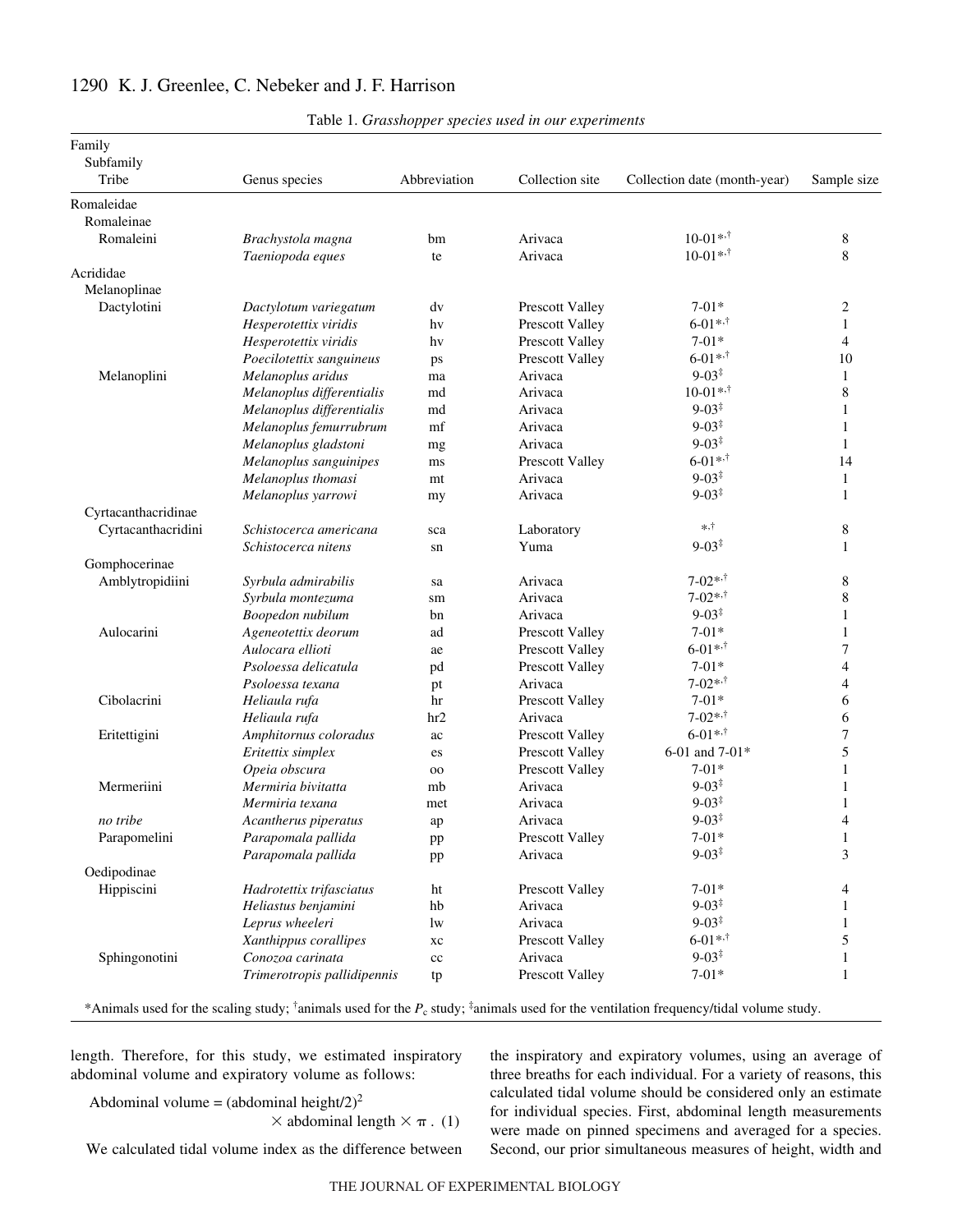length changes were made only on *Schistocerca americana* (Greenlee and Harrison, 1998), and it is possible that different species show different patterns of abdominal compression. Finally, convection in grasshoppers can be enhanced by nonabdominal movements such as neck pumping (Miller, 1960). We calculated our index of ventilation volume ( $\mu$ l min<sup>-1</sup>) as ventilation frequency×tidal volume.

#### *Phylogenetic analysis and statistics*

Typically, scaling relationships are determined by simple regressions, and we used this test here. However, this method assumes that each species mean is an independent point. Because closely related species could be expected to have similar body masses or measured responses to our experimental procedures, we needed to account for phylogenetic effects. The best way to account for ancestry is by using a known phylogenetic tree and calculating branch lengths to weight the relationships between variables (Harvey and Pagel, 1991; Garland, Jr and Adolph, 1994). However, for orthopterans, the phylogeny is largely unknown and untested, and exact branch lengths exist for few species. Therefore, we created a tree (animals identified by an asterisk in Table 1) from previously published works and from taxonomy. For relationships between family, subfamily and tribe, we used Otte and Nasrecki (Otte and Nasrecki, 1997), and for species relationships we used published molecular studies (Chapco et al., 1997; Chapco et al., 1999; Knowles and Otte, 2000). Then, we counted the number of branches at the level of family, subfamily, tribe, genus and species between each species pair as a measure of the distance between species (Fagan et al., 2002; Woods et al., 2004). These distance measures were compiled into a matrix, which was held constant, while we compared matrices created for the differences in body mass between each species pair to the differences in respiratory parameters between the same pairs, using partial Mantel tests (PASSAGE software) (Rosenberg, 2001). To test for significance of the correlation, one matrix was held constant while the other was randomized over 999 iterations, and those predicted values were compared to the observed *Z* statistic. Large values of *Z* indicate that large differences between species in one matrix were correlated with large differences in the other matrix. For other statistical analyses, we used SYSTAT 10.2.01. For all statistics, our within-experiment type I error was less than 5%. Values are means  $\pm$  standard errors (s.e.m.) throughout.

### **Results**

### *Scaling of*  $\dot{M}_{CO_2}$  *and P<sub>c</sub>*

Normoxic  $CO<sub>2</sub>$  emission rates scaled with body mass to the power  $0.92 \pm 0.07$  ( $r^2 = 0.90$ ,  $P < 0.0001$ ) (Fig. 1) with masses ranging from 0.61 to 8.34 g. As  $P_{\text{O}_2}$  decreased,  $CO_2$  emission rates remained fairly constant down to the  $P_c$  value (Fig. 2). There was no effect of exposure time on  $P_c$  for the smaller species, *M. sanguinipes* (Table 2) ( $t=0.7$ ,  $P=0.5$ ). However, the longer exposures resulted in a slightly higher  $P_c$  value for the larger species, *M. differentialis* (Table 2) (*t*=–2.3, *P*=0.049). We found no relationship between the mean  $P_c$  and body mass



Fig. 1. (A) Log–log plot of species mean  $CO_2$  emission rate  $\dot{M}_{CO_2}$  $(\mu \text{mol h}^{-1})$  *vs* species mean body mass (g). (B) Species in the same tribe have symbols of the same color.

using linear regression (Fig. 3)  $(F_{1,11}=1.1, P=0.32;$  average  $P_c$ across all species=4.2 kPa). Similarly, when we controlled for phylogeny using the Mantel test, we found no significant relationship between  $P_c$  and body mass (Fig. 4; Table 3). There was also no correlation between phylogeny and body mass (Fig.·4) (Mantel test, correlation coefficient=–0.05, *P*=0.7).

### *Ventilation frequency, tidal volume index and ventilation volume*

### *Hypoxia response*

Three animals had unmeasurable tidal volumes and, therefore, were deleted from this analysis. In general, exposure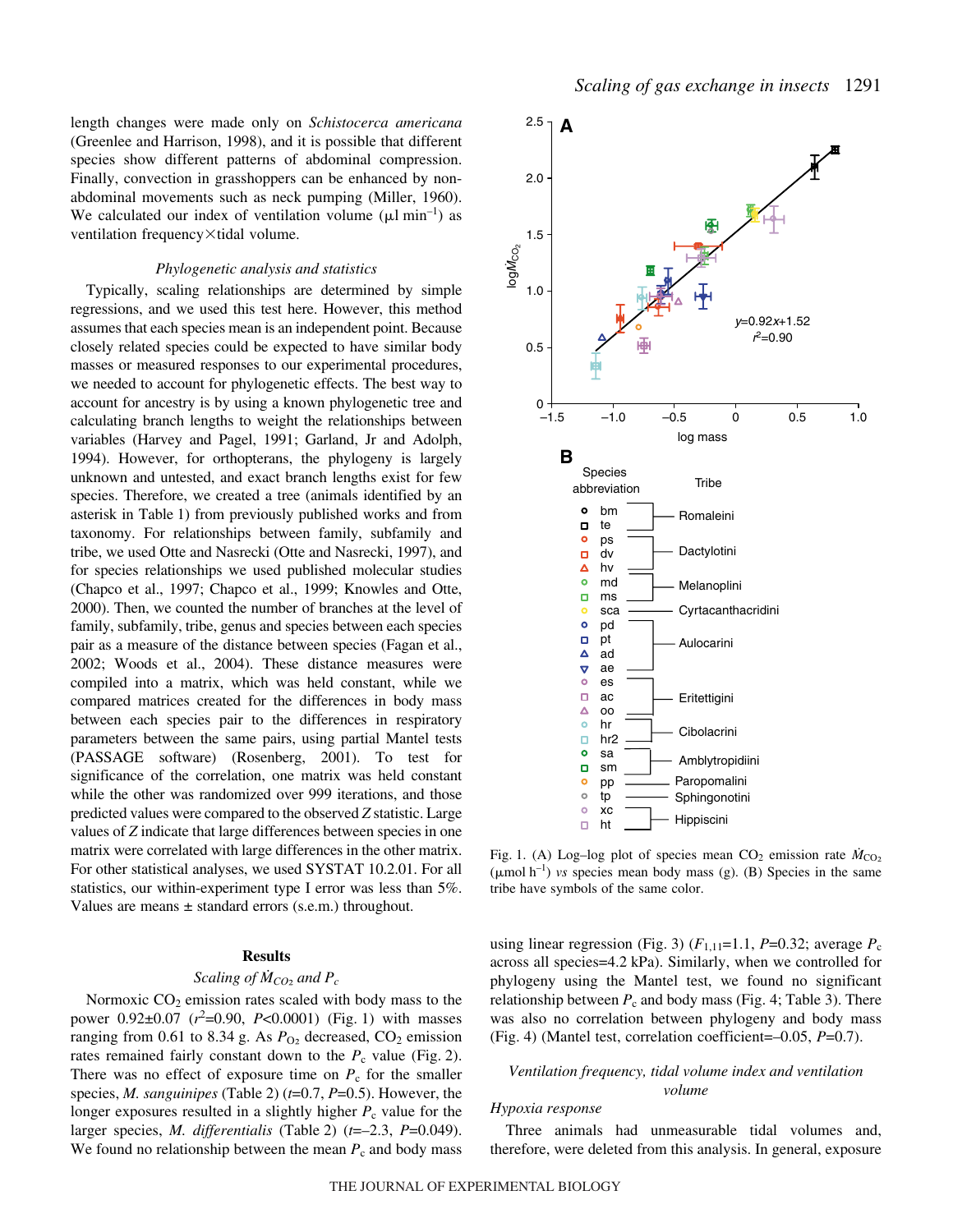

Fig. 2. CO<sub>2</sub> emission rate ( $\dot{M}_{CO_2}$ ) as a function of atmospheric  $P_{O_2}$  for two species of grasshopper. Asterisks mark the  $P_c$  for each species.

to hypoxia stimulated ventilatory activity. Ventilatory frequencies (breaths  $min^{-1}$ ) approximately doubled during hypoxia (repeated-measures ANOVA,  $F_{1,12}=33.0$ ,  $P<0.001$ ). Tidal volume  $(\mu l \text{ breath}^{-1})$  also increased from normoxia (24.0±4.2) to hypoxia [38.3±9.2; repeated-measures General Linear Model (GLM),  $F_{1,11}=5.4$ ,  $P=0.04$ ]. The response of ventilation volume to hypoxia varied for animals with different masses (significant mass×atmosphere interaction, repeated measures GLM,  $F_{1,11}$ =5.374, *P*<0.001).

#### *Scaling of ventilatory parameters*

With species means considered to be independent data points, ventilation frequency did not significantly scale with body mass during normoxia, but did increase significantly with mass in 5%  $O_2$  (Fig. 5; Table 3). However, ventilation frequencies in both 21 and 5 kPa  $O_2$  were positively correlated with body mass when phylogeny was held constant (Table 3; Fig. 5). Using linear regressions, both normoxic and hypoxic tidal volumes scaled with mass to the 0.71 and 0.69 power, respectively (Table 3). When phylogeny was taken into account, tidal volume in normoxia was not correlated with body mass. However accounting for phylogenetic relatedness did not change the positive correlation between hypoxic tidal volume and body mass (Table 3). Ventilation volume  $(\mu l \text{ min}^{-1})$ increased significantly with mass under both normoxic and hypoxic conditions, with slopes of 1.0 and 0.93, respectively (Fig. 6; Table 3). This pattern was also observed when we corrected for phylogeny.



Fig. 3. Species mean  $P_c$  *vs* species mean body mass. Animals of the same subfamily have the same color of symbol (abbreviations as in Fig.  $1$ ).

#### *Maximal tracheal system conductance*

Maximal tracheal conductance was calculated from  $M_{\text{CO}_2} \times P_c^{-1}$ , where  $M_{\text{CO}_2}$  is the CO<sub>2</sub> emission at the  $P_c$ (Greenlee and Harrison, 2004a). This calculation assumes that at the  $P_c$ , the animal is maximizing gas exchange capacity (spiracles maximally open, tracheal fluid removed, etc.) and that at the  $P_c$ , mitochondrial  $P_{O_2}$  is indistinguishable from  $0$  kPa. Maximal tracheal conductance scaled with mass $0.73$ (Fig. 7; Table 3). Mass-specific conductance decreased with mass, when analyzed with both linear regression and partial Mantel tests (Table 3).

#### **Discussion**

### *Body size effects on Pc*

Contrary to a prediction based on the hypothesis that oxygen delivery is more challenging for larger insects, we found that there was no effect of body size on the safety margin for gas exchange in resting grasshoppers (Figs 3, 4). There was considerable variation in  $P_c$  among species and within species  $(O_2 \text{ range: } 2-17 \text{ kPa})$ . One possible explanation for the variation is that the age of these field-collected animals was unknown, and previous work has shown that developmental stage can significantly affect *P*c (Greenlee and Harrison, 2004b).

Table 2. *Comparison of long-term and short-term hypoxia exposures in two species of grasshopper* 

| <b>Species</b>            | Exposure time | Mean $P_c$ | $\dot{M}_{\text{CO}_2}$ (µmol g <sup>-1</sup> h <sup>-1</sup> ) at the $P_c$ |  |
|---------------------------|---------------|------------|------------------------------------------------------------------------------|--|
| Melanoplus differentialis | 3 min         | 3.1        | $41.0 \pm 3.8$                                                               |  |
|                           | 1 h           | $7.2*$     | $24.0 \pm 2.3$                                                               |  |
| Melanoplus sanguinipes    | 3 min         | 6.1        | $43.2 \pm 6.13$                                                              |  |
|                           | 1 h           | 4.2        | $27.6 \pm 4.4$                                                               |  |
|                           |               |            |                                                                              |  |

\*Long-term exposure differed significantly from short-term exposure.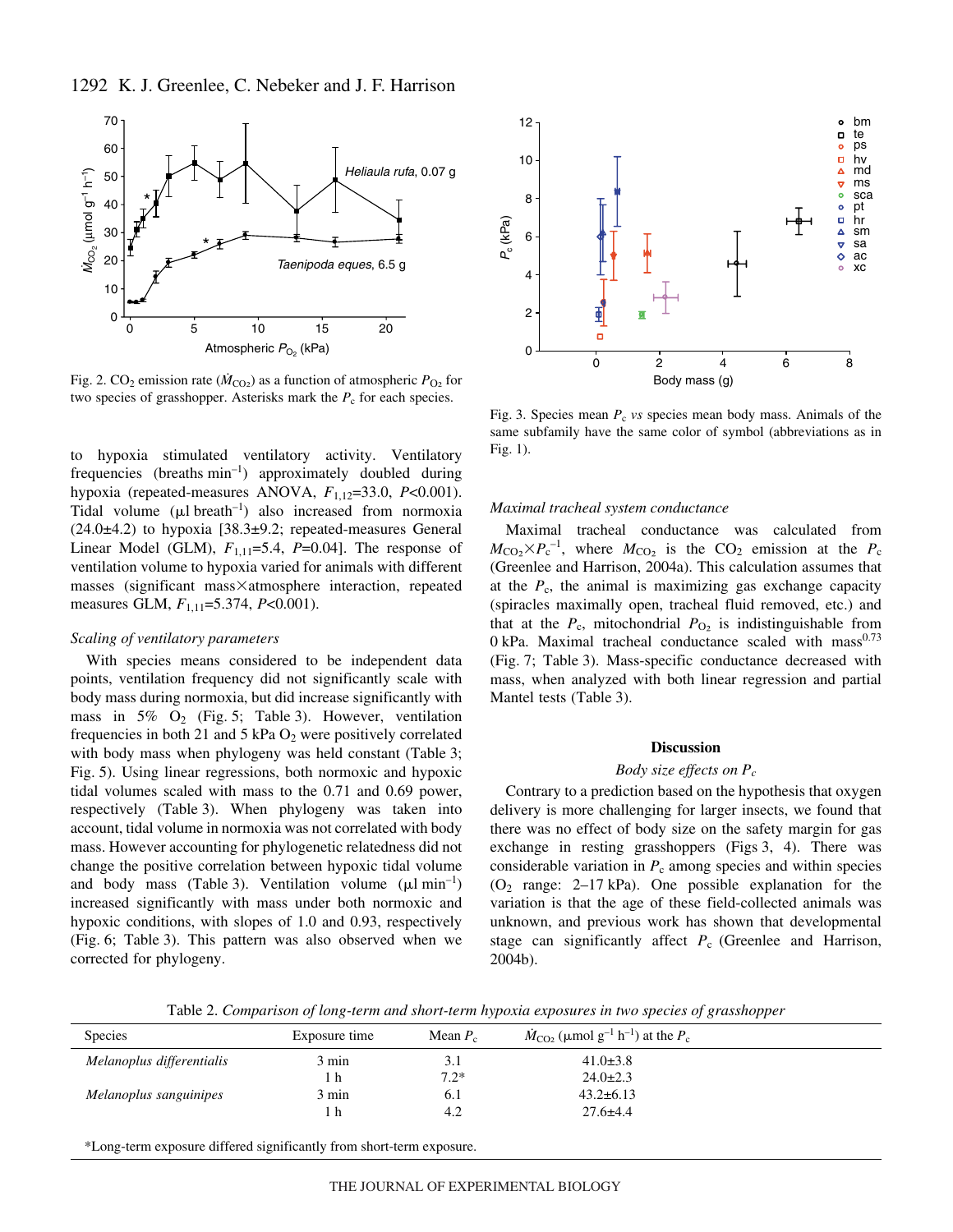

Fig. 4. Box plot of  $P_c$  for 13 species of grasshopper. Numbers at the bottom of the graph indicate mean body mass (g) for that species. The boundaries of each box mark the 25th percentile and the 75th percentile. The line within each box indicates the median  $P_c$  value. Error bars mark the 10th and 90th percentiles. The tree below lists family, subfamily and tribe for each species. Species abbreviations as in Fig. 1.

Interestingly, longer exposures (1 h *vs* 3 min) to hypoxia increased the  $P_c$  in the larger  $M$ . differentialis, from 3.1 to 7.2 kPa (Table 2). Similarly, in a previous study using *Schistocerca americana*, we found that adults exposed to longer periods of hypoxia had slightly higher  $P_c$  values and lower CO<sub>2</sub> emission rates (Greenlee and Harrison, 2004a). These data suggest that some grasshoppers may have difficulty sustaining metabolism over long hypoxic periods, perhaps because these species rely on anaerobic ATP synthesis or internal oxygen stores to maintain metabolic rates in short term hypoxia. The smaller Melanopline (*M. sanguinipes*) showed no difference in  $P_c$  between short or long exposures, but, regardless of duration of exposure,  $P_c$  values for the larger

### *Scaling of gas exchange in insects* 1293

species did not differ statistically from those of the smaller species. Therefore, though our data suggest that longer hypoxic exposures increase *P*c, there remains no statistical evidence for a reduced safety margin for oxygen delivery in larger resting grasshopper species.

### *Mechanisms for hypoxia tolerance*

How do grasshoppers maintain metabolic rates in hypoxia? Many animals in low oxygen atmospheres increase ventilation frequencies, tidal volumes, or both, resulting in increased ventilation volume (Frappell et al., 1992). Across species, we found evidence for both mechanisms in grasshoppers, with ventilation frequency, tidal volume and ventilation volume all significantly increased by exposure to hypoxia (Figs 5, 6, Table 2). Since ventilation volumes increased threefold as oxygen levels dropped fourfold, other mechanisms are likely to be involved in the preservation of gas exchange. These mechanisms may include decreased tracheolar fluid levels and/or tissue  $P_{\text{O}_2}$  levels. Drops in tissue  $P_{\text{O}_2}$  seem most likely to have occurred, since conductance from the tracheae to the tissue does not increase significantly until  $P_{\text{O}_2}$  values drop below 5 kPa in grasshoppers (Greenlee and Harrison, 1998).

### *Ventilatory compensation for larger body size in normoxia*

Typically, as vertebrates get bigger ventilation frequency decreases, and tidal volume increases isometrically (Peters, 1983). Together the scaling coefficients of these parameters (–0.25 and 1, respectively) sum to the scaling coefficient for absolute metabolic rate (0.75) (Schmidt-Nielsen, 1984). Thus, as vertebrates increase in body mass, mass-specific metabolic needs decrease, and ventilatory frequencies decrease in accordance with those requirements. No prior study has examined such scaling during active ventilation in insects. In

contrast to the pattern found in vertebrates, ventilation frequency tended to increase with mass (during hypoxia, and during normoxia when phylogeny was accounted for), and tidal volumes increased, but less than isometrically (not significantly when phylogeny was controlled, scaling with mass $^{0.7}$ ). However, as in vertebrates, ventilation volumes and metabolic rates scaled similarly with mass<sup> $(1 \text{ and } 0.93)$ </sup>. Thus, larger grasshoppers match ventilation to metabolic oxygen need, resulting in similar safety margins for oxygen delivery, at least at rest.

These scaling patterns for abdominal pumping in grasshoppers differed from the scaling of frequencies and volumes of gas emission found for insects exchanging gases discontinuously.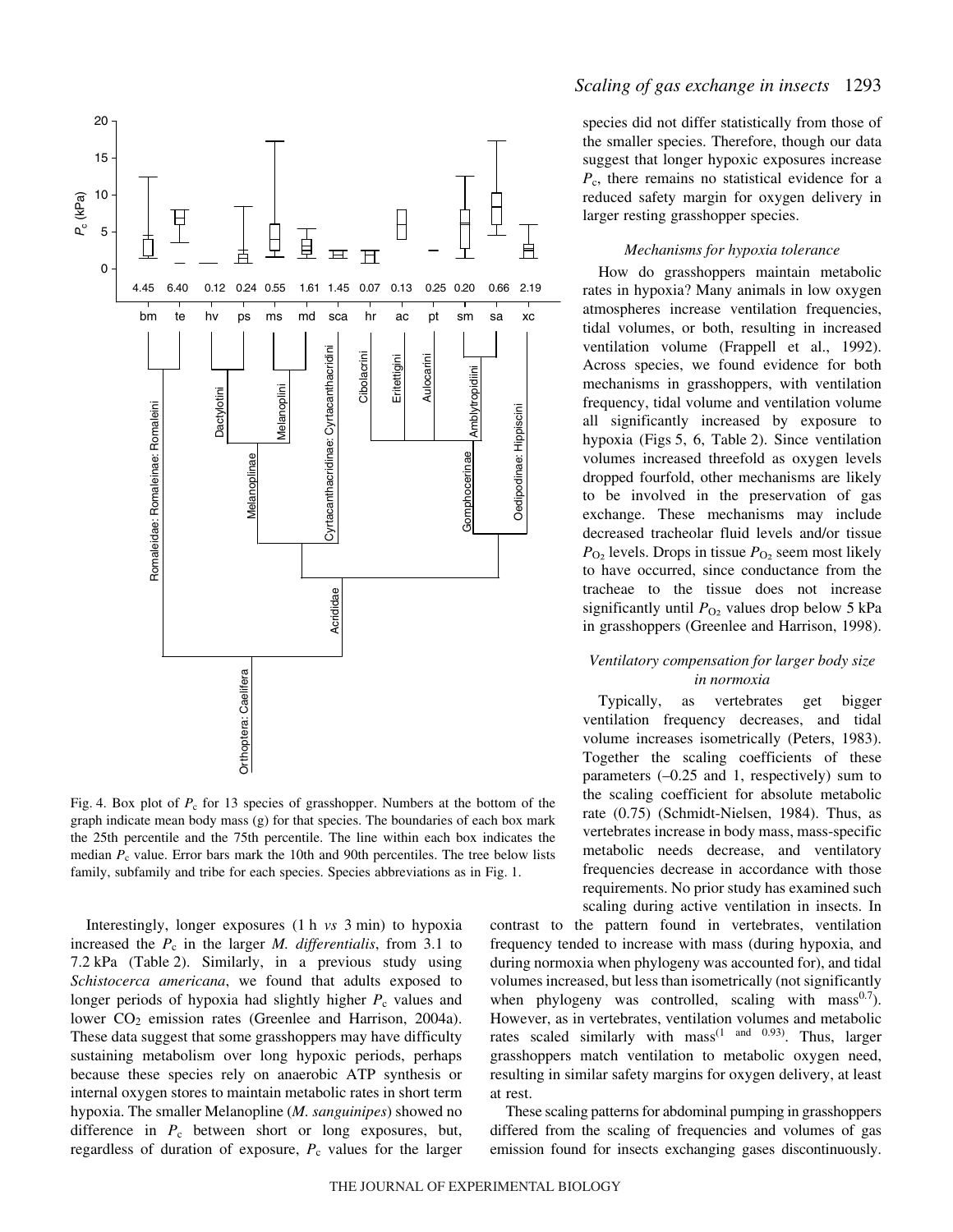## 1294 K. J. Greenlee, C. Nebeker and J. F. Harrison

|                                                                                                | <u>. .</u><br>$\sim$ 1 |                  |                                |                 |                  |               |
|------------------------------------------------------------------------------------------------|------------------------|------------------|--------------------------------|-----------------|------------------|---------------|
|                                                                                                | Mantel test results    |                  | Linear regression coefficients |                 |                  |               |
| Respiratory variable $(N)$                                                                     | Correlation            | $\boldsymbol{P}$ | m                              | b               | $\boldsymbol{P}$ | $r^2$         |
| $P_c(13)$                                                                                      | n.s.                   |                  | n.s.                           |                 |                  |               |
| Ventilation frequency                                                                          | 0.43                   | 0.0003           | n.s.                           |                 |                  |               |
| 21 kPa $O_2(15)$                                                                               |                        |                  |                                |                 |                  |               |
| $5 \text{ kPa}$ O <sub>2</sub> (15)                                                            | 0.68                   | 0.001            | $0.23 \pm 0.08$                | $1.8 \pm 0.03$  | 0.02             | 0.34          |
| Tidal volume $(\mu l)$                                                                         | n.s.                   |                  | $0.71 \pm 0.24$                | $1.4 \pm 0.09$  | 0.01             | 0.44          |
| 21 kPa $O_2(13)$                                                                               |                        |                  |                                |                 |                  |               |
| $5 \text{ kPa}$ O <sub>2</sub> (15)                                                            | 0.43                   | 0.001            | $0.69 \pm 0.28$                | $1.5 \pm 0.09$  | 0.03             | 0.32          |
| Ventilation volume $(\mu l \text{ min}^{-1})$                                                  | 0.57                   | 0.001            | $1.00 \pm 0.20$                | $2.93 \pm 0.07$ | 0.001            | 0.69          |
| 21 kPa $O_2(13)$                                                                               |                        |                  |                                |                 |                  |               |
| $5 \text{ kPa}$ O <sub>2</sub> (15)                                                            | 0.59                   | 0.001            | $0.93 \pm 0.26$                | $3.35 \pm 0.09$ | 0.03             | 0.49          |
| Tracheal system conductance ( $\mu$ mol kPa <sup>-1</sup> h <sup>-1</sup> ) (13)               | 0.81                   | 0.001            | $0.73 \pm 0.1$                 | $2.4 \pm 0.15$  | 0.00             | $0.5^{\circ}$ |
| Mass-specific conductance ( $\mu$ mol kPa <sup>-1</sup> g <sup>-1</sup> h <sup>-1</sup> ) (13) | $-0.56$                | 0.001            | $-0.28 \pm 0.1$                | $2.4 \pm 0.02$  | 0.02             | 0.41          |

Table 3. *Scaling of respiratory parameters with body mass* 

Values of m and b are means  $\pm$  s.e.m.

Correlation coefficients (calculated from partial Mantel tests) between body mass  $M<sub>b</sub>$  (in g) and respiratory variables when corrected for phylogeny.

Regression equations were calculated as: log(ventilatory parameter)=m( $log M_b$ )+b, where m=slope, b=y-intercept. n.s., not significant.

During discontinuous gas exchange (DGC), frequencies of spiracular opening did not vary with mass, and the volume of  $CO<sub>2</sub>$  emitted per burst scaled isometrically with mass in Tenebrionid beetles (Lighton, 1991). In discontinuously ventilating cerambycid beetles, spiracular opening frequency was not correlated with mass and volume of  $CO<sub>2</sub>$  during the open

phase scaled with  $mass<sup>0.37</sup>$  (Chappell and Rogowitz, 2000). In dung beetles, frequency of spiracular bursts increased with mass (scaling exponent=0.56) and the volume of  $CO<sub>2</sub>$  emitted per burst scaled with mass $0.83$  (Davis et al., 1999). Finally, across seven weevil species noted to be cyclically, but not discontinuously, ventilating, frequency of  $CO<sub>2</sub>$  bursts did not scale with body mass, although the volume of each burst scaled with  $mass<sup>0.65</sup>$  (Klok and Chown, 2005). Together, these data suggest that patterns of mass-specific scaling of ventilatory parameters are highly diverse in insects and may differ depending on the mode of ventilation.

The effect of body size on ventilatory patterns in this interspecific study also contrasted with our previous work with developing *S. americana* grasshoppers*.* During the ontogenetic study (Greenlee and Harrison, 2004a), we found clear evidence for increased tidal volumes and increasing use of convection with age/size. Early instar juvenile grasshoppers have negligible tidal volumes and are likely to be more reliant upon diffusion for gas exchange (Greenlee and Harrison, 2004b). In this study, while the increased ventilation frequency with mass suggests increased use of convection in larger species, the lower mass-specific tidal volumes in larger animals, and the observation that ventilation



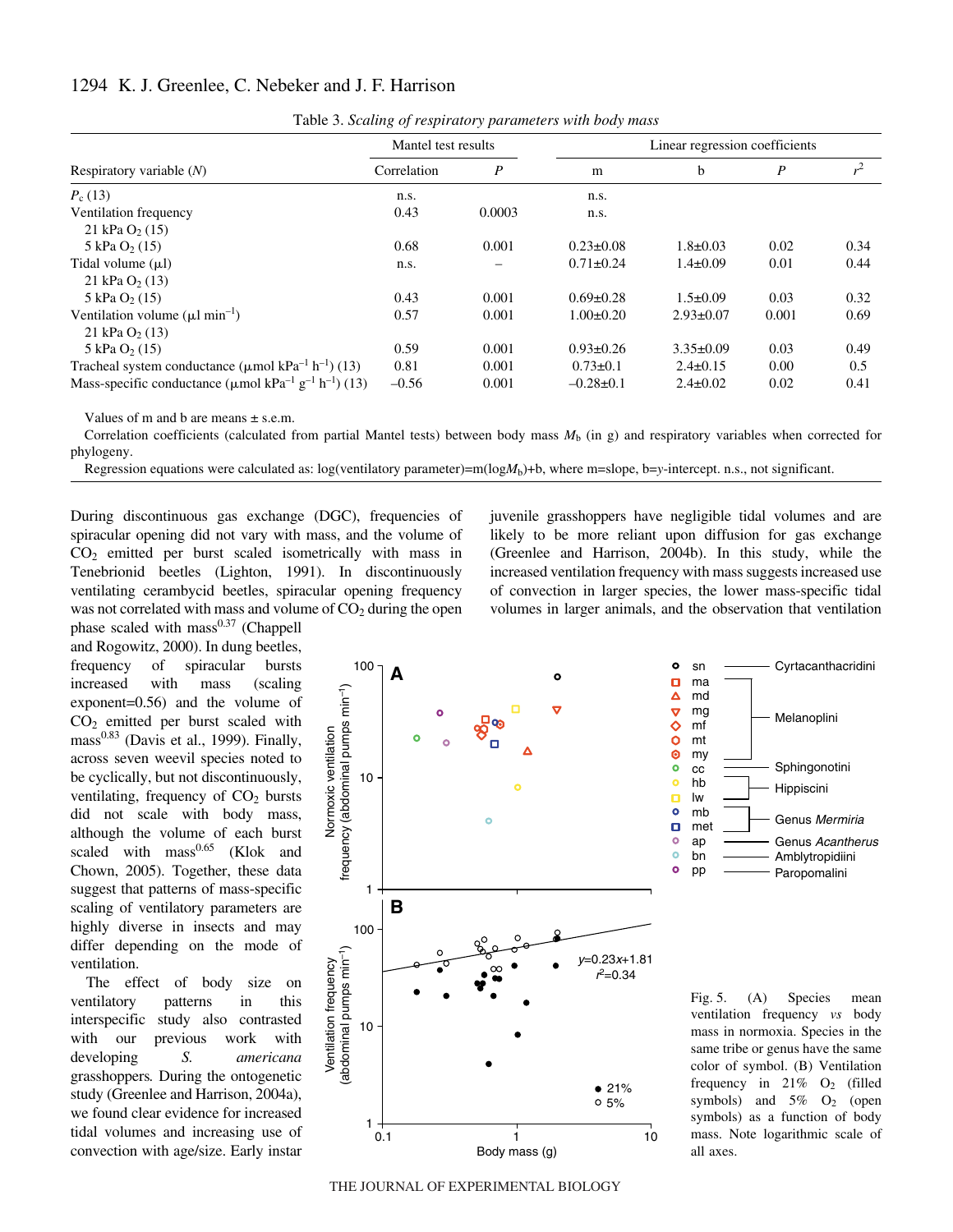volume scaled similarly with metabolic rates across grasshopper species, suggests that use of convective gas exchange is similar across these species, as found for vertebrate interspecific comparisons (Stahl, 1967; Lasiewski and Calder, 1971).

### *Does atmospheric O2 limit the maximal body size of insects?*

At least in these grasshoppers, we found no evidence that larger insects have smaller safety margins for  $O_2$ delivery. Perhaps we would see decreased safety margins if we looked at the largest extant insects; the largest grasshopper species now alive exceed  $10 \text{ g}$  (Carbonell, 1984) and the largest beetles approach  $100 \text{ g}$  (Williams, 2001). There is evidence that larger insects have decreased safety margins during times of high energy use, such as during flight or terrestrial locomotion (Rascón and Harrison, 2005; Harrison et al., 2006), so perhaps examination might find a positive body size effect on  $P_c$  during flight. However, the only study to examine  $P_c$  during locomotion in insects found that oxygen delivery capacities increase strongly with age/size during jumping of grasshoppers (Kirkton et al., 2005). Thus the evidence to date suggests

that larger insects overcome potential diffusion limitations by matching tracheal system conductance to tissue needs, thus maintaining constant safety margins for  $O_2$  delivery across size.

Even though we found no evidence for decreasing safety margins for oxygen delivery in larger insects, maximal insect body size could still be affected by atmospheric oxygen levels. For example, increased  $O_2$  availability could increase growth rates and body size, as in the mealworm, *Tenebrio molitor*, (Loudon, 1988; Greenberg and Ar, 1996) and fruitflies (Frazier et al., 2001). Additionally, it is conceivable that even if natural selection operates to maintain constant safety margins for gas exchange across insect sizes, that the ability of convection to compensate for large size might reach some limit. For example, if convective gas exchange is increased by increasing the volume of tracheal air sacs across species, as may occur in developing grasshoppers (Greenlee and Harrison, 2004a; Lease et al., 2006), it is conceivable that at some large size the volume of air sacs required might exceed available internal space. In support of this argument, the largest living beetles have been reported to have a huge fraction of their body filled with tracheae and air sacs (Miller, 1966). Higher atmospheric oxygen levels might then facilitate gigantic insects by allowing similarly sized tracheae



Body mass (g)

ventilation volume *vs* body mass in normoxia. Species in the same tribe or genus have the same color of symbol. (B) Ventilation volume in 21%  $O<sub>2</sub>$  (filled symbols) and 5% O2 (open symbols) as a function of body mass. Note logarithmic scale of all axes.



Fig. 7. Mass-specific total tracheal system conductance as a function of body mass across grasshopper species. Regression equation:  $y=0.72x+1.09$ ,  $r^2=0.85$ . Species in the same tribe have symbols of the same color (abbreviations as in Fig. 1). Note logarithmic scale of both axes.